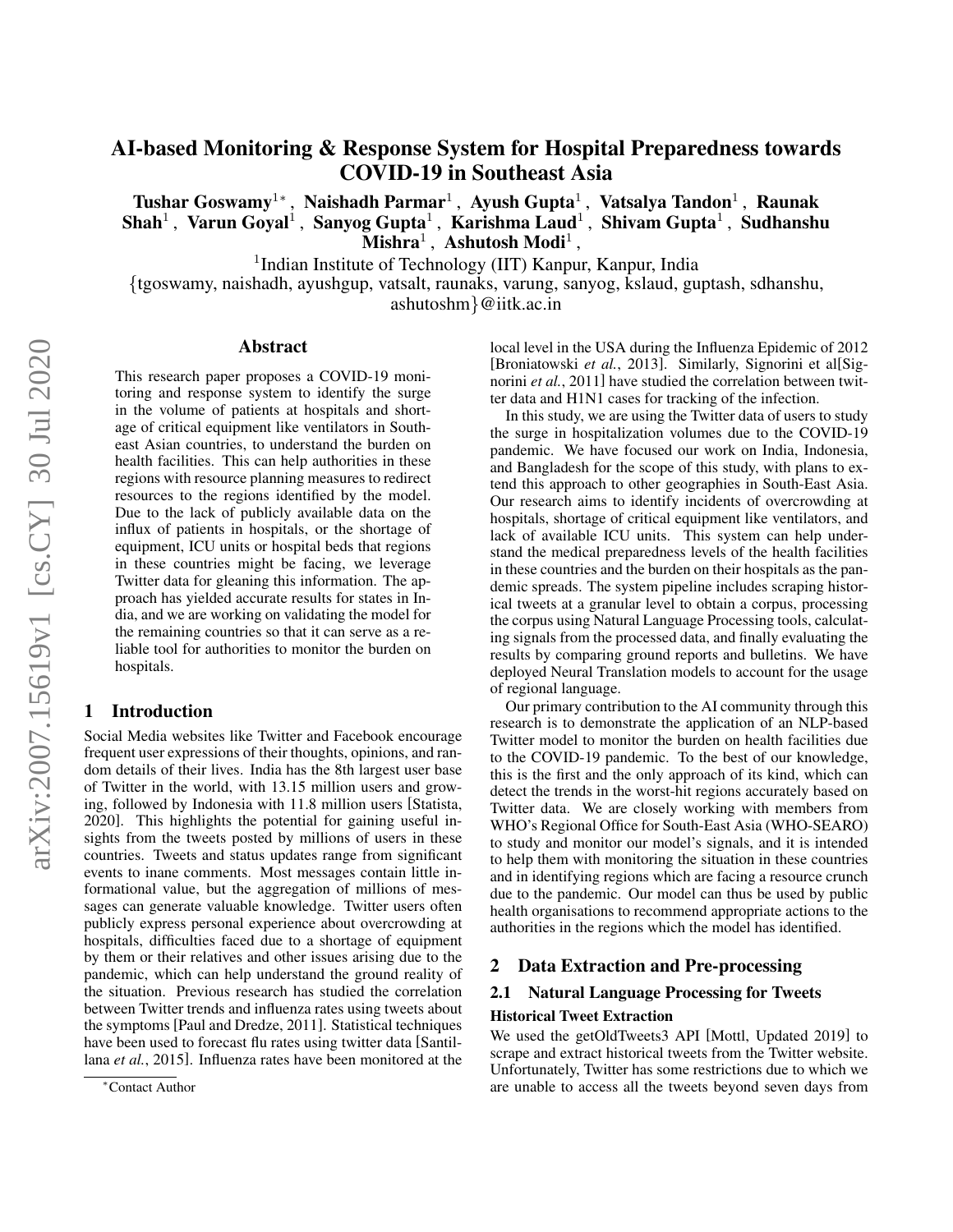the date of scraping. This leads to a misleading spike in the data (Fig. [1\)](#page-2-0). To address this, we scaled the tweets using the factor of change across the peak.

## Data Cleaning

To eliminate noise in the data and extract the important information, we performed the following operations on the tweet corpus:

- Removing Website Links: To prevent the same information from being captured twice.
- Removing non-ASCII characters: To eliminate noise and focus on relevant keywords only
- Removing Stopwords: Removed words like 'is', 'an', 'the' to focus on hospital-related words in the frequency analysis
- Tokenisation: We utilized the NLTK TweetTokenizer API [\[Loper and Bird, 2002\]](#page-4-5) to tokenize tweets. This was done to aid the keyword calculation process in subsequent steps.
- Lemmatisation: Implemented lemmatization on the tokens obtained for each tweet to convert the higher form of each word to their base forms.

We observed that the Indonesian tweets were heavily codemixed as Indonesian Bahasa and English. Thus we implemented a modified version of the pipeline described by Barik et al. [Barik *et al.*[, 2019\]](#page-3-1) to normalize and process the Indonesian tweets before calculating the scores. For tweets from Bangladesh, the majority of the tweets were not codemixed and were either in the Roman English script or in the Bengali script. Thus, we processed the English tweets using the same set of operations mentioned above and implemented tokenization and normalization for the Bangla tweets.

#### Keyword Selection

To shortlist keywords which are most relevant to our analysis and can yield accurate signals for the trend, we first created a corpus of common words related to the study like 'hospital', 'ICU', etc. This was followed by applying Topic Modelling using Latent Dirichlet Allocation [Blei *et al.*[, 2003\]](#page-3-2), to find words under similar category as our initial corpus. Topic Modelling provides clusters of similar words based on their usage, as well as their weight to indicate how closely the words of a cluster are related. We also performed an n-gram analysis to find the frequency of these keywords in our corpus. This was followed by finding the most similar words to these keywords using Word2Vec [\[Mikolov](#page-4-6) *et al.*, 2013]. It allowed us to create vector representations for all the words in the vocabulary by taking into account the lexical as well as semantic features of the word. The context of all the keywords was studied to minimise noise in our corpus by avoiding irrelevant words/phrases, and at the same time ensuring that the critical signals are captured. Finally, based on the approaches outlined above, we shortlisted the following keywords for India, Indonesia and Bangladesh:

• India: 'Hospital', 'Medical College', 'Beds', 'ICU', 'Shortage'

- Indonesia: 'Hospital', 'Medical', 'Beds', 'ICU', 'Shortage', 'Rumah Sakit', 'Tempat Tidur', 'Over kapasitas', 'Penuh', 'IGD', 'UGD', 'Fasilitas Kesehatan'
- Bangladesh: 'Hospital', 'Medical', 'Beds', 'ICU', 'Shortage', 'kendra'

# 3 Twitter Score Calculation

## 3.1 Filtering

We collected tweets since 1st March 2020, for all 29 states in India, 34 provinces in Indonesia and the country of Bangladesh as a whole, using the keywords: 'corona', 'covid' and 'hospital'.

## 3.2 Score Calculation

We experimented with different combinations of scores for the model, and finally shortlisted the following based on the requirements of public health agencies who will use this model:

## Twitter Word Count/Day

We obtain the Twitter Word Count/Day plot by calculating the daily count of the shortlisted keywords for a region. It is aimed at capturing incidents of overcrowding of hospitals as well as the shortage of beds and critical equipment.

## Twitter Volume/Day

The Twitter Volume/Day score is calculated as the count of all the words in the filtered tweets. This indicates the trend in the volume of tweets related to the COVID-19 pandemic in that region.

# 4 Data Adjustment

## 4.1 Adjusting the peak

We discovered an abrupt peak in both the plots mentioned in the previous section. After a thorough analysis and observing the trend by re-scraping the data for a week, we found that the peak shifts by a day, if we scrape the data again, and always occurs at the 7th historical day from the date of scraping. This can be attributed to a possible restriction imposed by Twitter on accessing historical tweets. To overcome this issue, we normalised the historical tweets older than 7 days using the ratio of values across the peak. This was done since the full volume of tweets are scraped for the most recent 7 days, and the issue only arises for the tweets which are older than 7 days from out date of scraping. The original and adjusted plots for Delhi can be seen in Fig. [1](#page-2-0)

# 4.2 Data Modelling

When we directly plot the data, it picks up the noise in the data, and this is visible as random fluctuations. This can be misleading in the analysis, and thus we 'smooth' the data by statistical techniques. We experimented with the following smoothing techniques and shortlisted the approach which gave the highest correlation with the positive cases data:

• Moving Averages: We successively plot the average of  $n$  -days (which is the window size) to get a smoother curve which captures the overall trend better. Different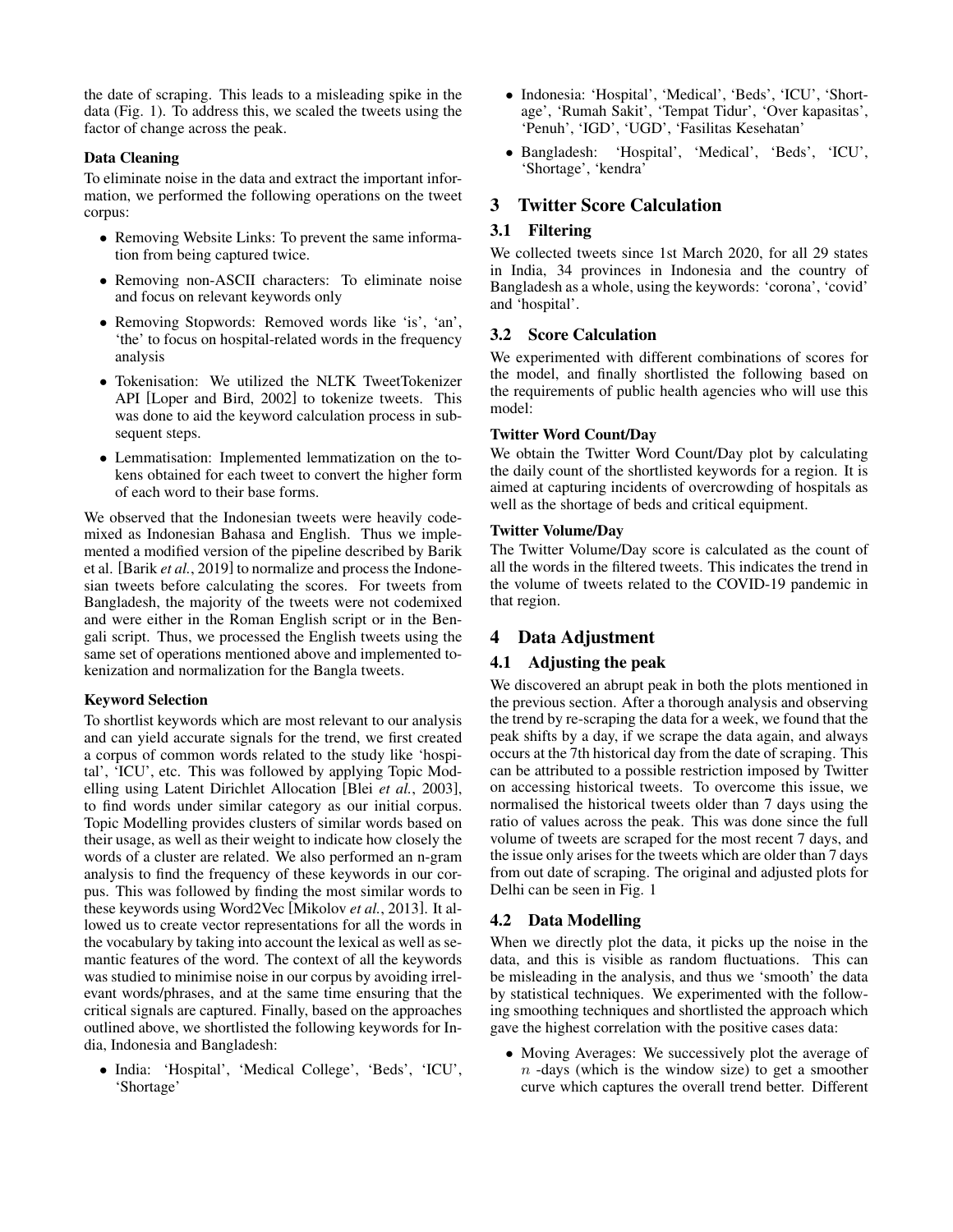<span id="page-2-0"></span>

Figure 1: Twitter Word Count/Day plot before and after adjustment for Delhi

values of  $n$  (3/4/5 etc.) are tested, and the one which gave the highest correlation with the positive cases is selected [\[Nau, Updated 2019\]](#page-4-7)

- Exponential Smoothing: we assign a higher weight to the most recent observation when computing the moving averages. Under this approach, the most recent observation should get a little more weight than the 2nd most recent, and the 2nd most recent should get a little more weight than the 3rd most recent, and so on [\[Nau,](#page-4-7) [Updated 2019\]](#page-4-7)
- Holt's Linear Exponential Smoothing: This technique includes two smoothing constants, one for the level and one for the trend. Two equations, one for an estimate of the local level, and the local trend's estimate are applied iteratively to each point, that apply exponential smoothing [\[Nau, Updated 2019\]](#page-4-7).

We compared the Pearson Correlation Coefficient from the results of these techniques with the positive cases data and found the 5-day Moving Average to give the highest correlation and thus, the best results.

## 5 Results

Since social media data is sensitive to political events, we marked the major political events of each country on the plots and studied the peaks which did not overlap with any major national events. We analyzed the trends for the worst-hit states and provinces, studied the tweets corresponding to the peaks, and compared them with news reports and bulletins to validate our results. A detailed analysis of Maharashtra (Fig. [2\)](#page-2-1), Delhi(Fig. [5\)](#page-3-3)(Worst-affected states in India) and Kerala(Fig. [6\)](#page-3-4) (state in India where the cases have started falling, and it did not witness any overcrowding or shortage incidences at hospitals) has been provided below. For Indonesia and Bangladesh, we are monitoring the trends and finetuning the model to capture the signals accurately. These two countries' results have not been included in this paper as the work is still in progress.

#### 5.1 Maharashtra

We observe major peaks near 30th April and 7th May, as seen in Fig. [2](#page-2-1) . We studied the tweets corresponding to these timestamps to understand the rise in the usage of the selected

<span id="page-2-1"></span>

Figure 2: Twitter Word Count/Day Plot for Maharashtra, with major political events marked as vertical lines

keywords like 'hospital' and 'overcrowding'. We found that majority of the tweets were indicative of the rise in hospitalisation numbers, as well as the increase in the incidences of overcrowding at hospitals in cities like Mumbai which is the financial capital of India and the most populated city of Maharashtra. Some sample tweets can be seen in Fig. [3](#page-2-2) and [4.](#page-2-2) We validated this information using official news reports about these incidents [\[Tare, 2020\]](#page-4-8). The overall trend is also increasing and the Moving Average is at a higher level compared to March, which is in agreement with ground reports that the situation in hospitals is worse now compared to March [\[Staf, 2020\]](#page-4-9).

<span id="page-2-2"></span>

Horrible scene at Sion Hospital , Mumbai. Live patients kept amon dead bodies in hospital ward.@CMOMaharashtra @OfficeofUT @DGPMaharashtra @mybmc @MumbaiPolice @advmajeedmemon @shenaz\_irani @

Figure 3: 30th April Sample Tweet for Maharashtra



Figure 4: 7th May Sample Tweet for Maharashtra

#### 5.2 Delhi

We observed peaks in Delhi at earlier dates compared to Maharashtra, which was verified by news reports confirming overcrowding and shortage of beds at major hospitals in Delhi like LNJP, Deen Dayal Hospital, etc. Peaks near 24th March, 14th April, 30th April, 25th May, 29th May, 1st June and a rising trend thereafter can be seen in Fig. [5.](#page-3-3) Similar to Maharashtra, we found that most of the tweets corresponding to these peaks were indicative of the increasing burden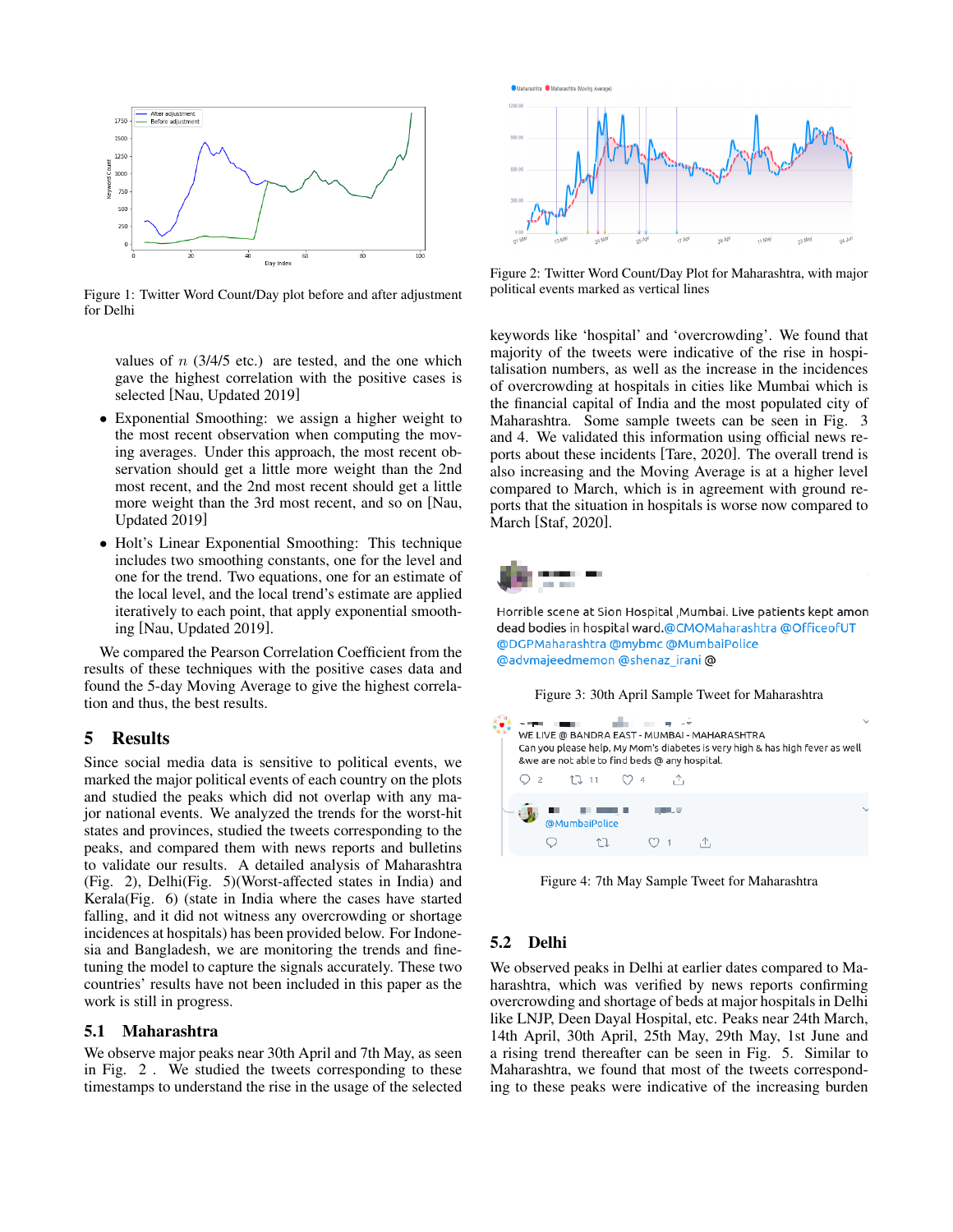<span id="page-3-3"></span>

Figure 5: Twitter Word Count/Day Plot for Delhi

on the health facilities in Delhi and the resource crunch faced by hospitals. The official news reports [\[Sibtain, 2020\]](#page-4-10), [\[Jha,](#page-3-5) [2020\]](#page-3-5) and [\[Dutt, 2020\]](#page-3-6) confirm the incidences reported by the tweets and observed as peaks on the plots. Also, the Moving Average is at a higher level compared to March and continues to increase. This is in agreement with news reports about the worse condition of Delhi now as compared to March [\[Lal](#page-3-7)[wani, 2020\]](#page-3-7).

We obtained similar results for the states of Tamil Nadu, Gujarat and West Bengal which are the next worst-hit states in India.

#### 5.3 Kerala

<span id="page-3-4"></span>

Figure 6: Twitter Word Count/Day Plot for Kerala

Kerala provides an interesting counter-case study to the examples we have provided above. Kerala was the first state in India to identify a confirmed case of COVID-19 [\[Rawat,](#page-4-11) [2020\]](#page-4-11), and has tackled the situation well. It is observing a declining curve for the number of active cases, while the rest of the country continues to witness a surge in numbers. The state was able to ensure that the health facilities do not face shortage of critical equipment [\[Roy and Babu, 2020\]](#page-4-12), and kept checks on overcrowding at hospitals [\[Biswas, 2020\]](#page-3-8). The state performed better compared to other states in the country like Maharashtra and Delhi and its model to combat the COVID-19 pandemic is being studied as a case study [\[Faleiro,](#page-3-9) [2020\]](#page-3-9). Kerala has also reported a low death toll of only 14 deaths<sup>[1](#page-3-10)</sup>, which indicates that the health facilities weren't burdened to the extent other states are suffering. This trend is reflected in our model's plot as the values have remained low since the beginning of the study, and has stagnated at a level close to 0 since 15th April 2020 (Fig. [6\)](#page-3-4). The plot, corresponding tweets and news articles validate our claim that the model is successfully able to capture that the state has remained free of any incidences of overcrowding or shortage of critical equipment.

#### 6 Conclusion

From the literature review and results obtained, we can conclude that information obtained from Twitter data can provide useful insights about disease spread and its impact on the healthcare system. Twitter can provide trends about the ground reality of the burden on medical facilities, which might not be captured in the official government reports. We found increasing signals and spikes, which were in accordance with the increase in the number of COVID-19 cases, as well as the incidences of overcrowding at hospitals as confirmed by the news reports. Thus, researchers and epidemiologists can expand their range of methods used for monitoring of the COVID-19 pandemic by using the Twitter data model, as described in this paper. However, Twitter cannot provide all answers, and it may not be reliable for certain types of information. A significant limitation of the model is that social media is a platform where users can freely post anything, and thus, there is no way to verify the claims of any individual tweet. Therefore, we are relying on the assumption that if thousands of people are tweeting an incident, it is real and worth reporting. However, these need to be verified by trustable sources such as verified news articles to establish the claims reported by the twitter data.

#### References

- <span id="page-3-1"></span>[Barik *et al.*, 2019] Anab Maulana Barik, Rahmad Mahendra, and Mirna Adriani. Normalization of indonesianenglish code-mixed twitter data. In *W-NUT@EMNLP*, 2019.
- <span id="page-3-8"></span>[Biswas, 2020] Soutik Biswas. Coronavirus: How india's kerala state 'flattened the curve'. *BBC News*, April 2020.
- <span id="page-3-2"></span>[Blei *et al.*, 2003] David M. Blei, Andrew Y. Ng, and Michael I. Jordan. Latent dirichlet allocation. *J. Mach. Learn. Res.*, 3(null):993–1022, March 2003.
- <span id="page-3-0"></span>[Broniatowski *et al.*, 2013] David A. Broniatowski, Michael J. Paul, and Mark Dredze. National and local influenza surveillance through twitter: An analysis of the 2012-2013 influenza epidemic. *PLOS ONE*, 8(12), 12 2013.
- <span id="page-3-6"></span>[Dutt, 2020] Anonna Dutt. 20% beds in 117 private hospitals to be reserved for covid-19 surge. *Hindustan Times*, May 2020.
- <span id="page-3-9"></span>[Faleiro, 2020] Sonia Faleiro. What the world can learn from kerala about how to fight covid-19. *MIT Technology Review*, April 2020.
- <span id="page-3-5"></span>[Jha, 2020] Durgesh Jha. Covid beds running out in delhi private hospitals. *Times of India*, May 2020.
- <span id="page-3-7"></span>[Lalwani, 2020] Vijayta Lalwani. 'please help': As coronavirus cases soar in delhi, patients are struggling to find hospital beds. *Scroll India*, June 2020.

<span id="page-3-10"></span><sup>1</sup> https://www.mohfw.gov.in/